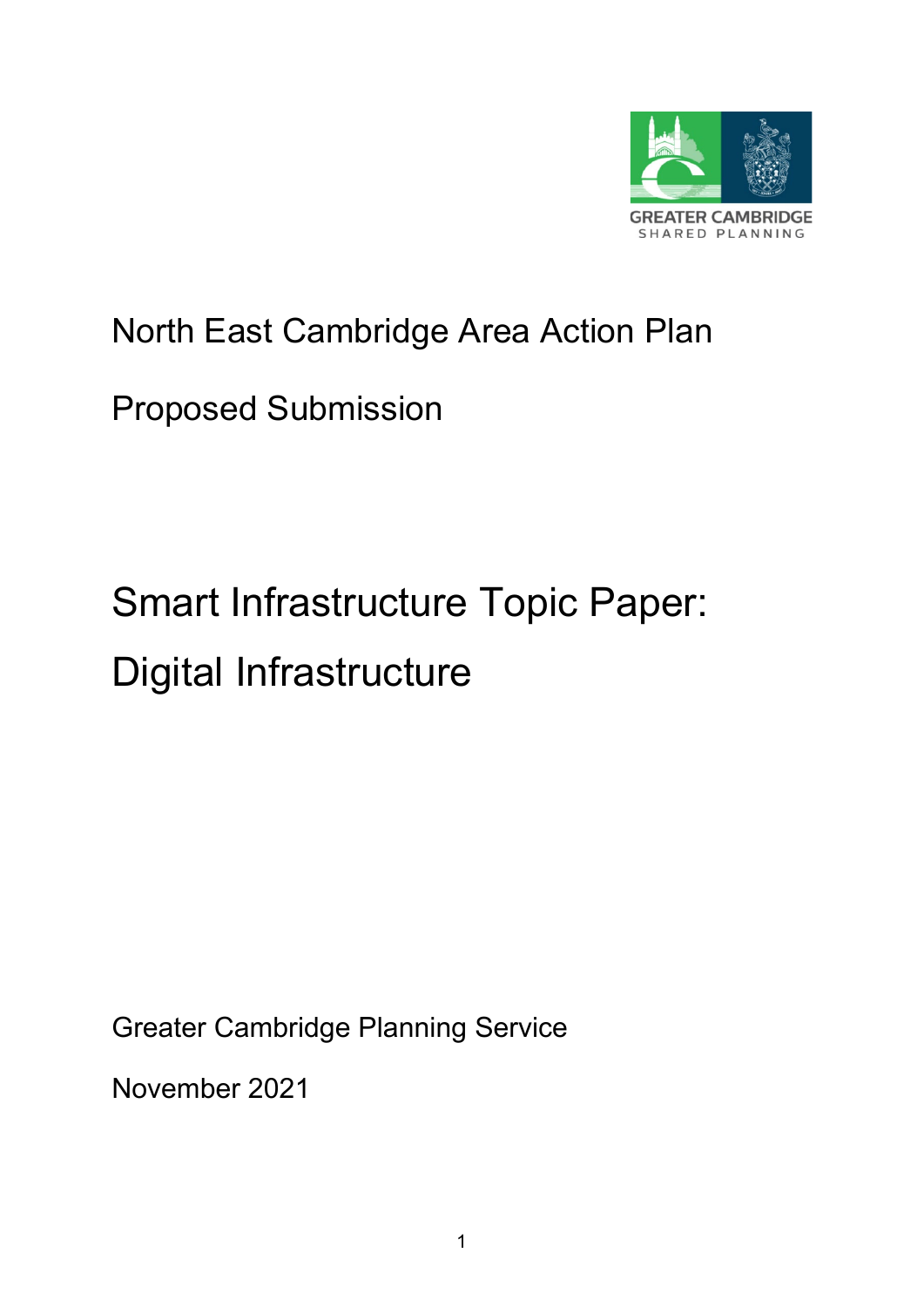# **Contents**

| Embed infrastructure in the development design and built environment 10        |  |
|--------------------------------------------------------------------------------|--|
|                                                                                |  |
|                                                                                |  |
|                                                                                |  |
|                                                                                |  |
|                                                                                |  |
|                                                                                |  |
|                                                                                |  |
|                                                                                |  |
|                                                                                |  |
| Consider wireless connectivity within building as part of design  13           |  |
| Submit a digital infrastructure strategy with planning application 13          |  |
|                                                                                |  |
|                                                                                |  |
|                                                                                |  |
| A)                                                                             |  |
| B)                                                                             |  |
| $\mathcal{C}$                                                                  |  |
| Support sustainable infrastructure, mobility, energy, water and waste 14<br>D) |  |
| E)                                                                             |  |
| F)                                                                             |  |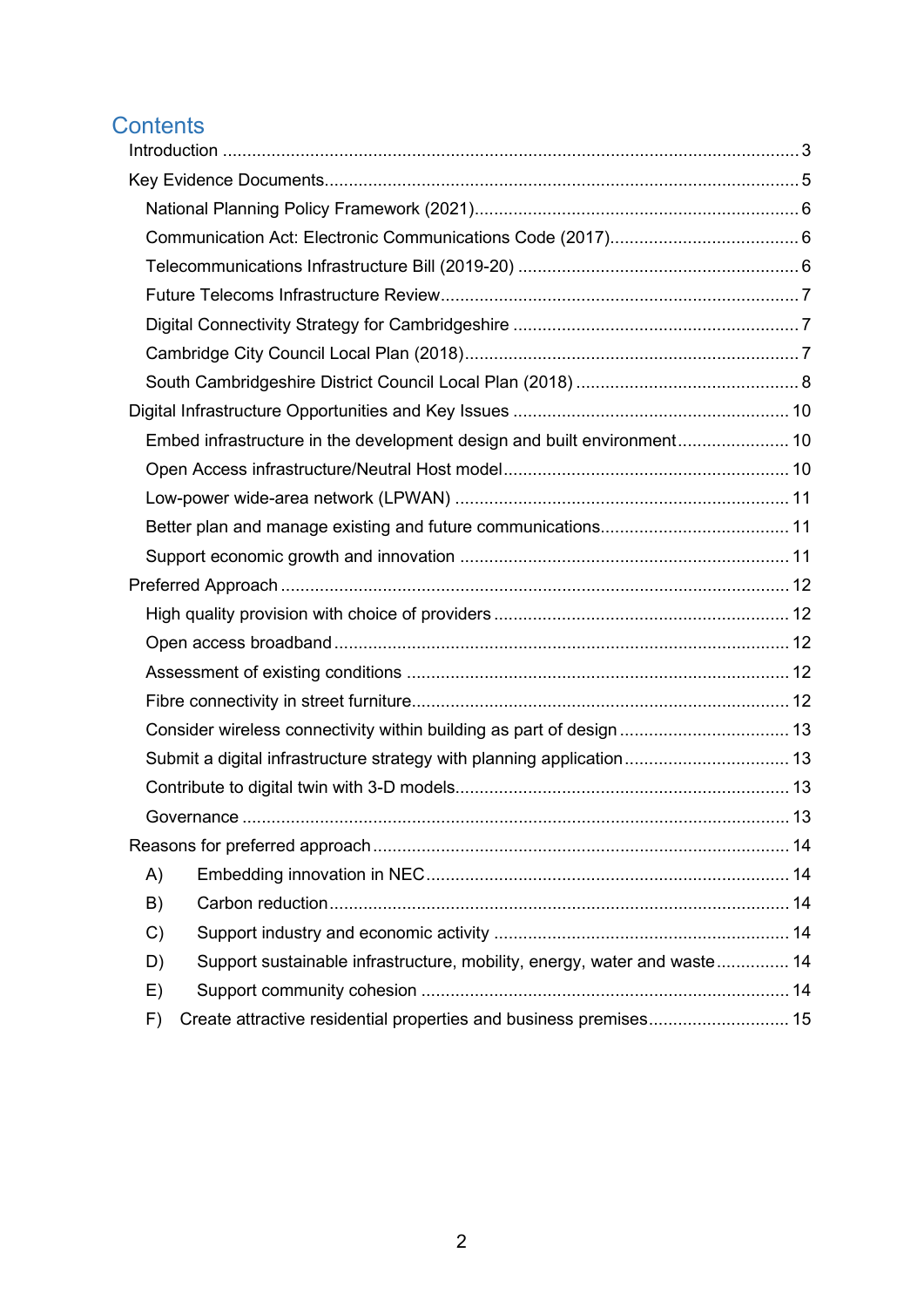## <span id="page-2-0"></span>**Introduction**

The explosive growth of connectivity over the last decade has resulted in digital technologies increasingly touching on almost every aspect of modern living, meaning that demand for ever faster global connectivity is only expected to increase. There is an opportunity to create ambitious plans for connectivity for North East Cambridge (NEC) that will not only support good Internet access for residents and businesses, but which will also provide a platform for some of the "smart" technologies, including environmental monitoring and management, energy efficiency and future transport solutions that are being considered as part of the area action plan. This includes both fibre to the premise (FTTP) for all properties as a minimum and provision for infrastructure to support mobile services including 5G and subsequent generations of mobile technology. The provision of low-power wide-area network (LPWAN) networks are also likely to play a key role in the rollout of low-cost sensors that will enhance monitoring of the environment, in line with the Environmental Health Topic Paper.

This will:

- Support ambitions for the NEC to become an innovation district, i.e. a centre for knowledge-based industries cluster together, primarily in small areas
- Help unlock economic opportunities particularly in industry 4.0, i.e. new digital industrial technology to gather and analyse data across machines, enabling faster, more flexible, and more efficient processes to produce higher-quality goods at reduced costs. This could include advanced manufacturing, support 3D printing etc.
- Enable new mobility solutions and facilitate ease of transition when changing between transport modes, which supports the aims to minimise the need travel, reduce the impact of the private car and encourage a switch to more sustainable modes.
- Provide effective solutions to servicing requirements, including the operation of 'last green mile' deliveries
- Enable the delivery of future facing intelligent infrastructure including energy, waste, water, transport etc. allowing the Area Action Plan (AAP) to better manage these aspects of the development

3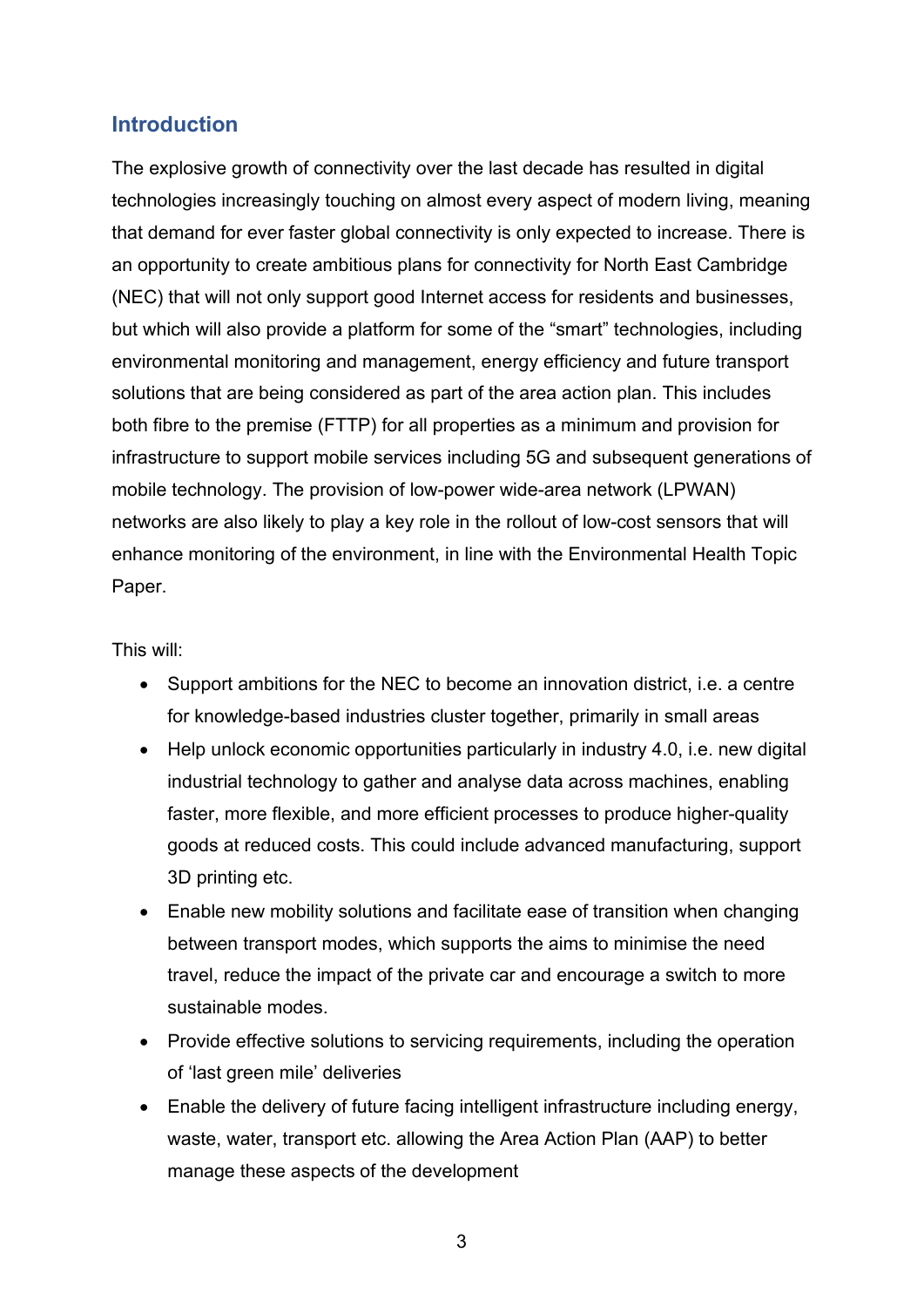- Support environmental monitoring
- Support the transition to zero carbon by enabling new technologies
- Enable residential properties to be future proofed as homes become more connected and entertainment within the home demands greater bandwidth support things like Augmented Reality (AR) and Virtual Reality (VR)
- Enable connectivity to support health care and the development of community.

The availability of high-quality communications is vital to modern day business operations from payments to supply chain management and research projects. It also provides essential access to residents for online services, education and the ability to stay in contact with family and friends. Digital connectivity is now considered by many to be an additional utility and is therefore expected to be included in any new development both residential and business. Ensuring a future facing digital Infrastructure which can adapt to emerging technology is included in the development design provides multiple benefits to developers, service providers, local councils, highway authorities, businesses and residents:

- It ensures the design and equipment locations for communication infrastructure are integrated into the overall design of the development.
- There is a significantly lower cost both financially and environmentally to install communications ducts, chambers, power cables and cabinets at a time when footways/carriageways are being constructed and other utilities installed.
- Disruption to residents and commuters is minimised by ensuring a majority of the construction work takes place at the same time as the general development and primarily before first occupation.
- The quality of finish for new surfaces, in particular footways and carriageways, is maintained by avoiding the need to retrofit underground apparatus.
- Digital Connectivity is becoming an increasingly important factor for homeowners and businesses on where they choose to live, work and invest.
- The availability of high quality digital connectivity is a pre-requisite for many future facing technologies.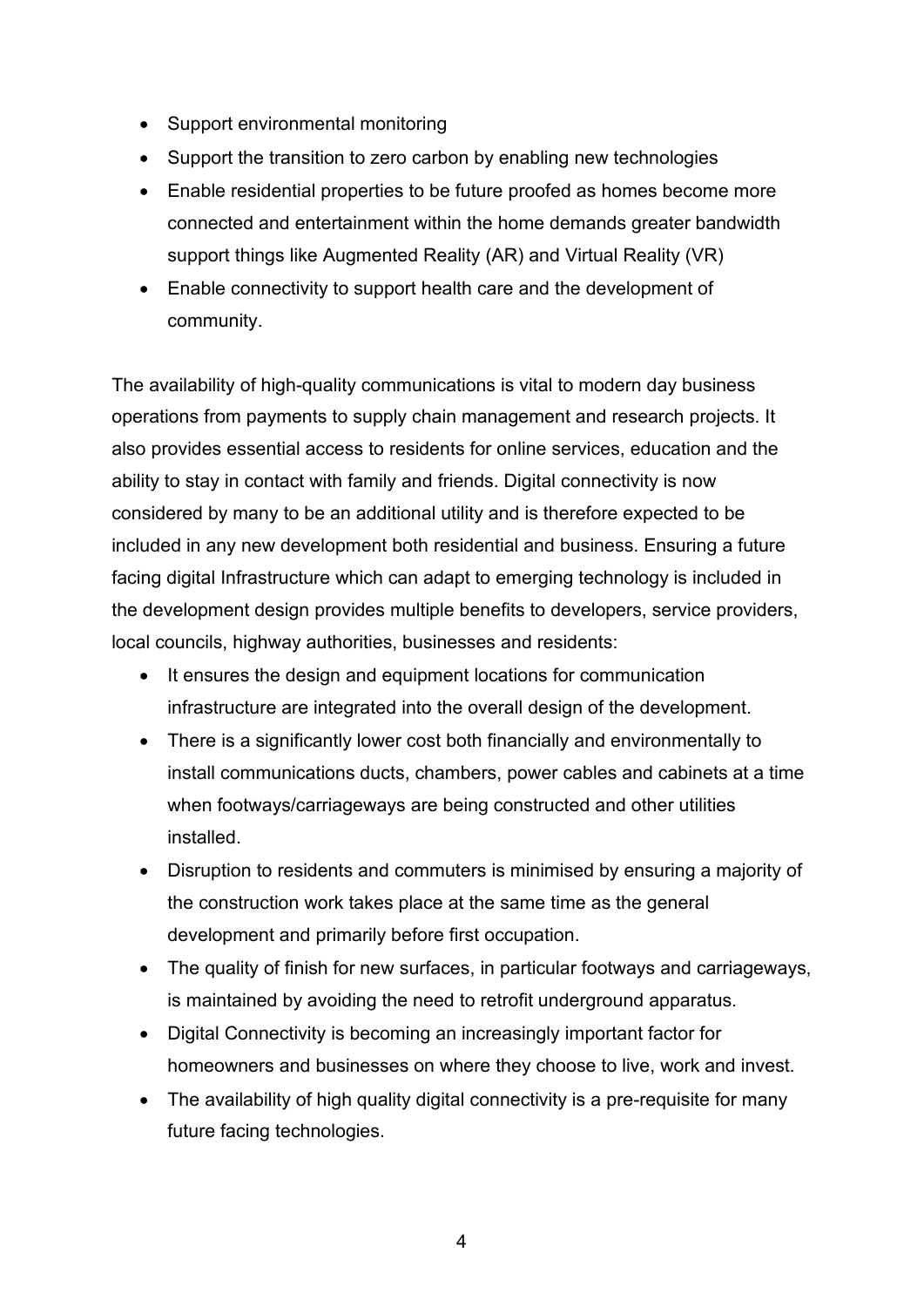• The availability of a fibre duct system means that fibre networks can be replaced, extended to new areas and upgraded with minimum cost and disruption to the existing fibre and highway networks. Fibre optic cables are currently considered the best and fastest option for providing fixed connectivity that have a long lifespan expected to last several decades.

Failure to include "open access" Digital Infrastructure, that allows any telecoms provider access to the infrastructure to supply a service through an agreement with the asset owner, as part of the development design and site construction is likely to lead to significant delays in the provision of high quality gigabit capable communications to the development. This is due to the higher costs and inherent additional difficulties in retrofitting infrastructure meaning commercial suppliers are more likely to prioritise investment in other locations where there is likely to be a lower cost and a quicker return on investment.

## <span id="page-4-0"></span>**Key Evidence Documents**

- National Planning Policy Framework (2021)
- Communication Act: Electronic Communications Code (2017)
- Telecommunications Infrastructure Bill (2019-20)
- Future Telecoms Infrastructure Review
- Digital Connectivity Strategy for Cambridgeshire
- Cambridge City Council Local Plan (2018)
- South Cambridgeshire District Council Local Plan (2018)

# **NEC Evidence and Topic Papers**

- Smart Infrastructure Topic Paper: Future Mobility (2021)
- Smart Infrastructure Topic Paper: Environmental Monitoring
- Health & Wellbeing Topic Paper (2021)
- Transport Topic Paper (2021)
- Housing Topic Paper (2021)
- Anti-Poverty and Inequality Topic Paper (2021)
- Internalisation Topic Paper (2021)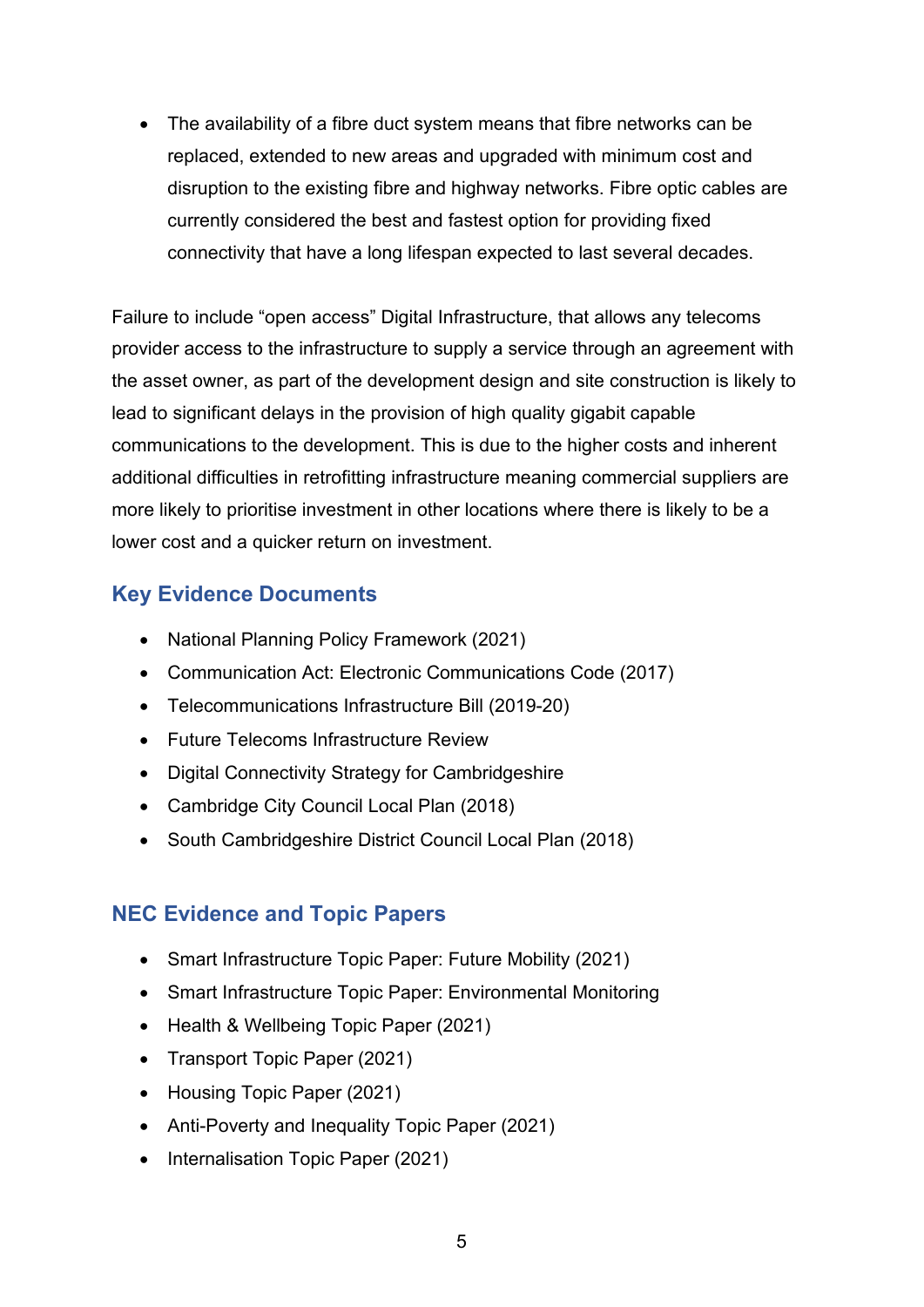#### <span id="page-5-0"></span>**National Planning Policy Framework (2021)**

Section 9 of the National Planning Policy Framework (NPPF) – Supporting high quality communications – describes how the rollout of high quality communications should be supported with paragraph 9 stating - "Advanced, high quality and reliable communications infrastructure is essential for economic growth and social wellbeing. Planning policies and decisions should support the expansion of electronic communications networks, including next generation mobile technology (such as 5G) and full fibre broadband connections. Policies should set out how high quality digital infrastructure, providing access to services from a range of providers, is expected to be delivered and upgraded over time; and should prioritise full fibre connections to existing and new developments (as these connections will, in almost all cases, provide the optimum solution)."

#### <span id="page-5-1"></span>**Communication Act: Electronic Communications Code (2017)**

The Electronic Communications Code that came in to force on 28 December 2017 is set out in schedule 3A of the Communication Act (2003). The Code is designed to facilitate the installation and maintenance of electronic communications networks as well as including certain "immunities" from the Town and Country Planning Legislation. The Bill includes a Code of Practice designed to make the rights of operators to install and maintain equipment on both public and private land clearer, give greater flexibility to use the rights and encourage the sharing of network apparatus.

#### <span id="page-5-2"></span>**Telecommunications Infrastructure Bill (2019-20)**

Telecommunications Infrastructure Bill passed the second reading in the House of Commons on 22 January 2020. The Bill once approved will amend the Electronics Communications Act to reduce barriers to telecommunication operators to install services to multi-dwelling buildings where a landlord has not responded to their request. This is part of the Government's approach to reduce barriers preventing the nationwide rollout of gigabit-capable broadband.

6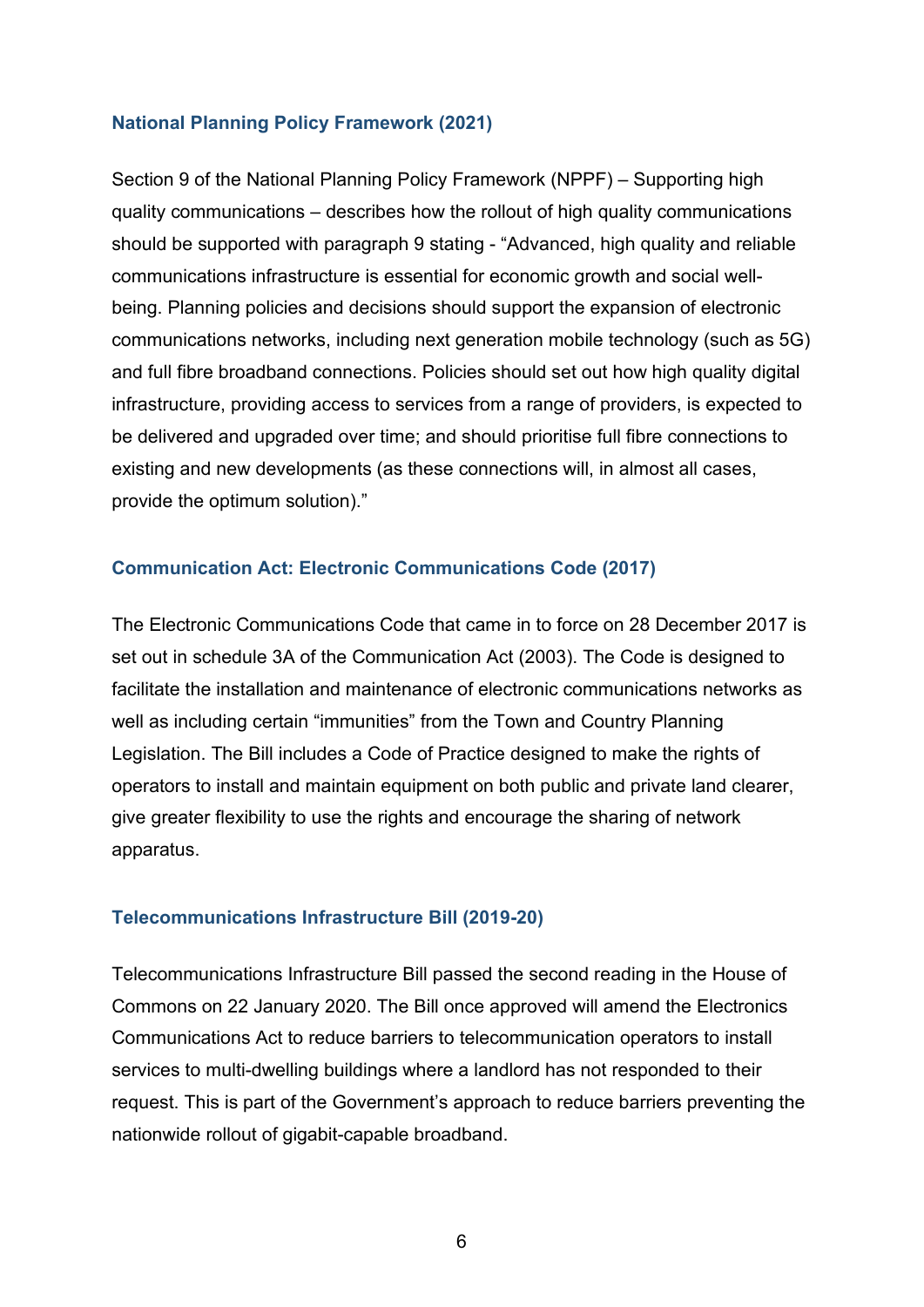#### <span id="page-6-0"></span>**Future Telecoms Infrastructure Review**

The importance of high quality gigabit capable digital connectivity has recently been highlighted by the Government setting a target in the Review<sup>[1](#page-6-3)</sup> of having full fibre coverage across the UK by 2033 and announcing their investment alongside Mobile Network Operators (MNOs) in a Shared Rural Network (SRN) to significantly reduce rural 'not-spots' where mobile coverage is unavailable across the UK. There also have been/and are a number of Bills being introduced designed to facilitate the rollout of the required infrastructure. The Government has also invested in a number of 5G testbed and trial projects across the UK as part of their plans to improve mobile connectivity.

#### <span id="page-6-1"></span>**Digital Connectivity Strategy for Cambridgeshire (2018-2022)**

Cambridgeshire County Council and Cambridge and Peterborough Combined Authority (CPCA) are both supporting the Connecting Cambridgeshire Programme in the development of the Digital Connectivity Strategy<sup>[2](#page-6-4)</sup> for Cambridgeshire. Targets have been agreed by the County Council's Economy and Environment Committee for more than 30% of properties in Cambridgeshire having full fibre to the premise by 2022. An Enabling Digital Delivery team was created in 2018 to support and facilitate the rollout of improved digital connectivity by working with telecommunications suppliers and all other stakeholders offering advice and support on any matter relating to digital connectivity. The County Council and the Cambridgeshire and Peterborough Combined Authority have also adopted a policy to include fibre ducting in all transport and other infrastructure schemes which also includes schemes commissioned by the Greater Cambridge Partnership (GCP) to help reduce the barriers and speed up the rollout of full fibre across Cambridgeshire.

#### <span id="page-6-2"></span>**Cambridge City Council Local Plan (2018)**

The Cambridge Local Plan includes Policy 42 - Connecting new developments to digital infrastructure - which states: "Provision for high capacity broadband (such as

<span id="page-6-3"></span><sup>1</sup> [Future Telecoms Infrastructure Review](https://assets.publishing.service.gov.uk/government/uploads/system/uploads/attachment_data/file/732496/Future_Telecoms_Infrastructure_Review.pdf)

<span id="page-6-4"></span><sup>&</sup>lt;sup>2</sup> [Digital Connectivity Strategy for Cambridgeshire and Peterborough](https://www.connectingcambridgeshire.co.uk/wp-content/uploads/2018/07/Connecting-Cambridgeshire-Digital-Connectivity-Strategy-2018-2022.pdf)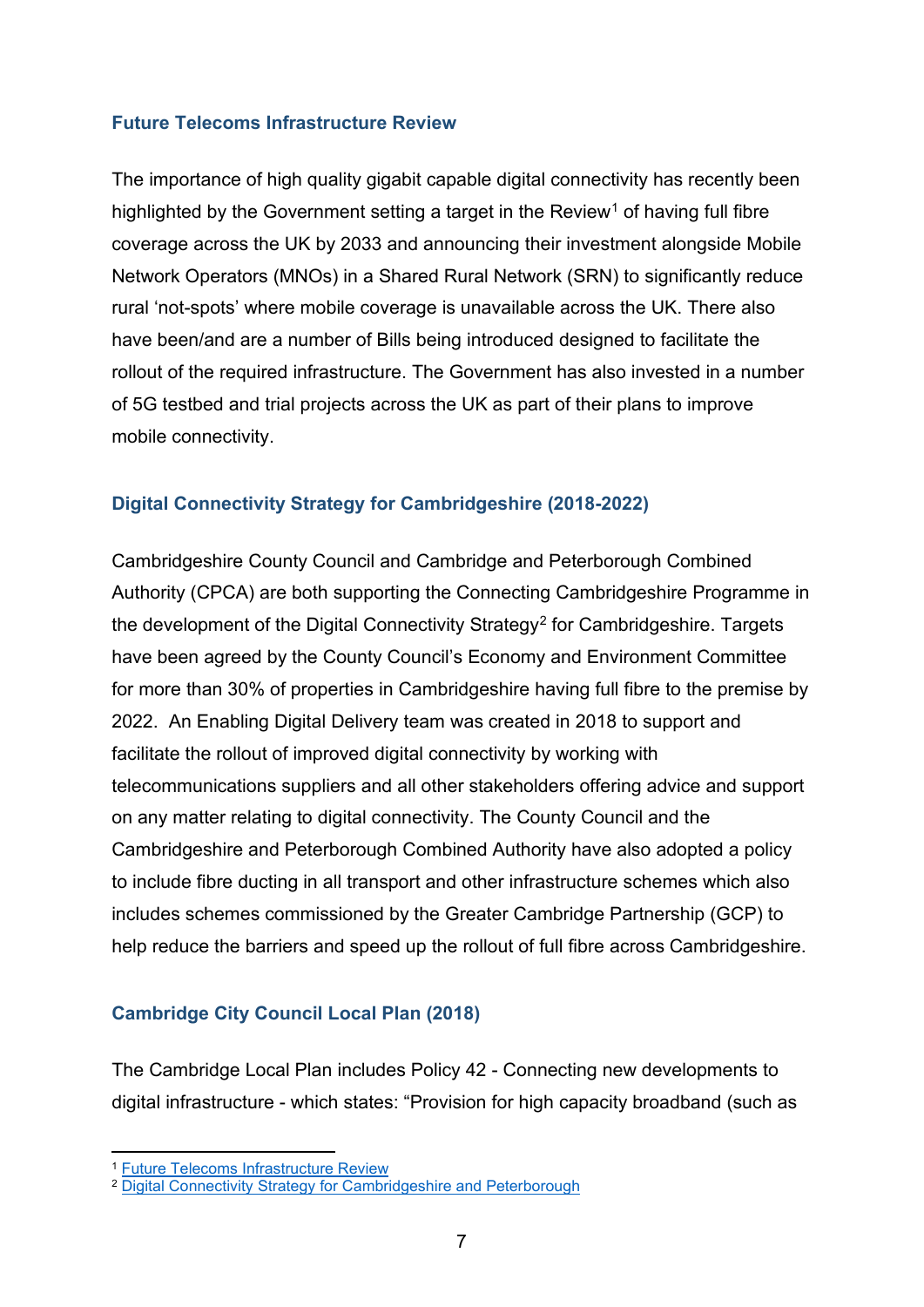ducting for cables) should be designed and installed as an integral part of development, to minimise visual impact and future disturbance during maintenance. All telecommunications infrastructure should be capable of responding to changes in technological requirements over the period of the development.

5.22 Early provision of high-quality broadband to new homes and offices in Cambridge can avoid future disruption and harm to the street scene, and ensure that all new development is fully integrated into modern communications technology. This will:

- help communication for business and residents;
- allow for increased home working (impacting on demand for business land);
- reduce the need to dig up pavements; and
- help address isolation."

#### <span id="page-7-0"></span>**South Cambridgeshire District Council Local Plan (2018)**

The South Cambridgeshire Local Plan includes Policy TI/10 – Broadband – which states: "New development (residential, employment and commercial) will be expected to contribute towards the provision of infrastructure suitable to enable the delivery of high speed broadband services across the district. As a minimum, suitable ducting to industry standards should be provided to the public highway that can accept fibre optic cabling or other emerging technology. Other forms of infrastructure, such as facilities supporting mobile broadband and Wi-Fi, should be included where possible and viable.

10.60 Broadband is a key infrastructure element for the district. Increasing broadband coverage in rural areas will encourage local enterprise, give more people the flexibility to work from home, save transport costs and reduce congestion. Wider access to broadband will also bring opportunities to provide health, education and public services in better ways. This includes supporting elderly and vulnerable people so they can live independently, and helping young people and adult learners to develop the skills they need to succeed. It will support implementation of the South Cambridgeshire Economic Development Strategy and the Cambridgeshire

8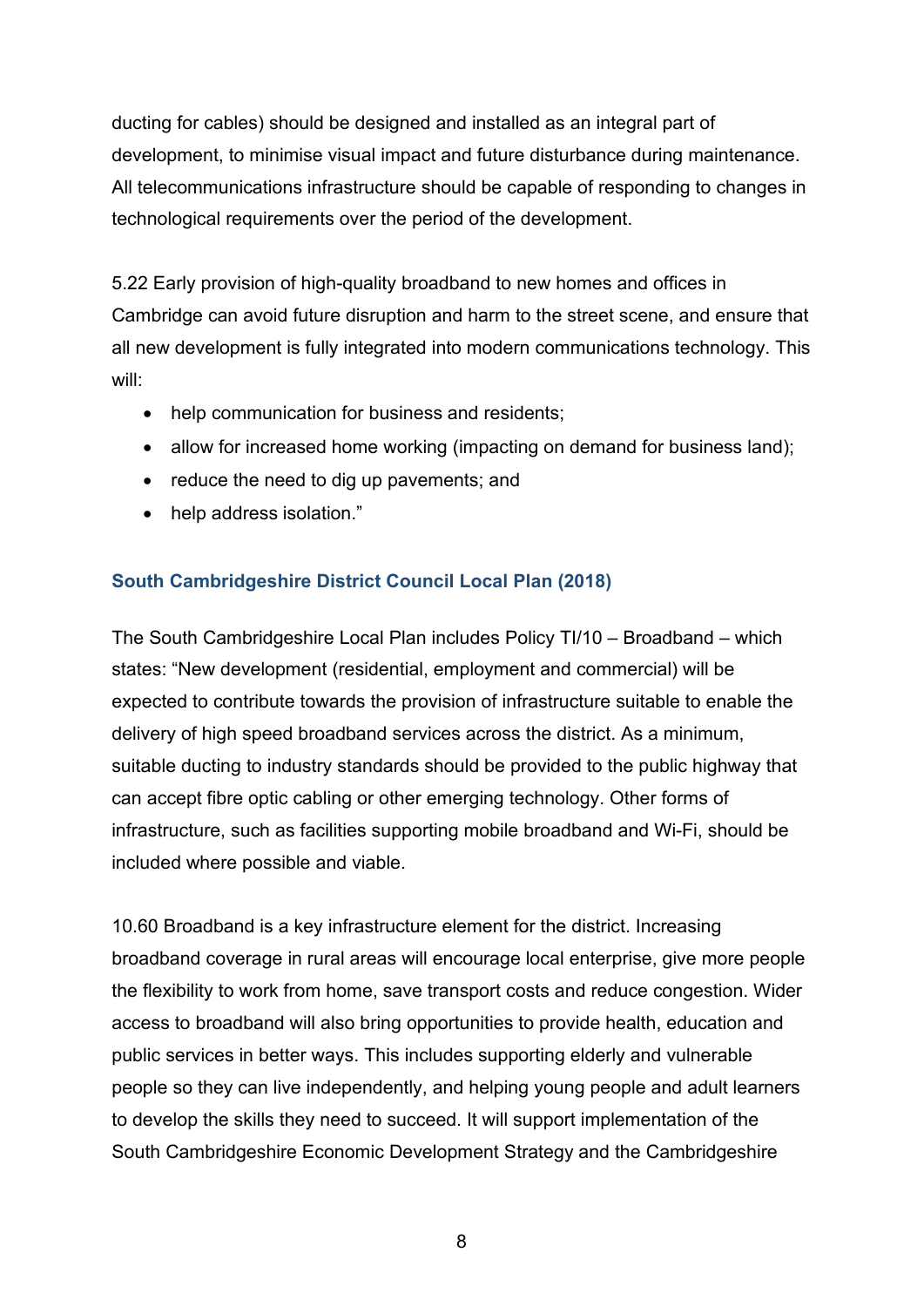and Peterborough Broadband Plan, prepared by the Connecting Cambridgeshire partnership."

There is already significant alignment between Central Government, Cambridge and Peterborough Combined Authority, Cambridgeshire County Council, Cambridge City Council, South Cambridgeshire District Council, and Greater Cambridge Partnership on policy regarding digital connectivity and the recognition of the important role it plays in modern society. The development of North East Cambridge provides an excellent opportunity to build on this to ensure that the highest standard of future proofed digital connectivity is included from the outset of the design of the development and that best practice is incorporated to ensure that ubiquitous gigabit capable connectivity is available to facilitate day to day living, business operations, transport, education, environmental monitoring and future facing technology.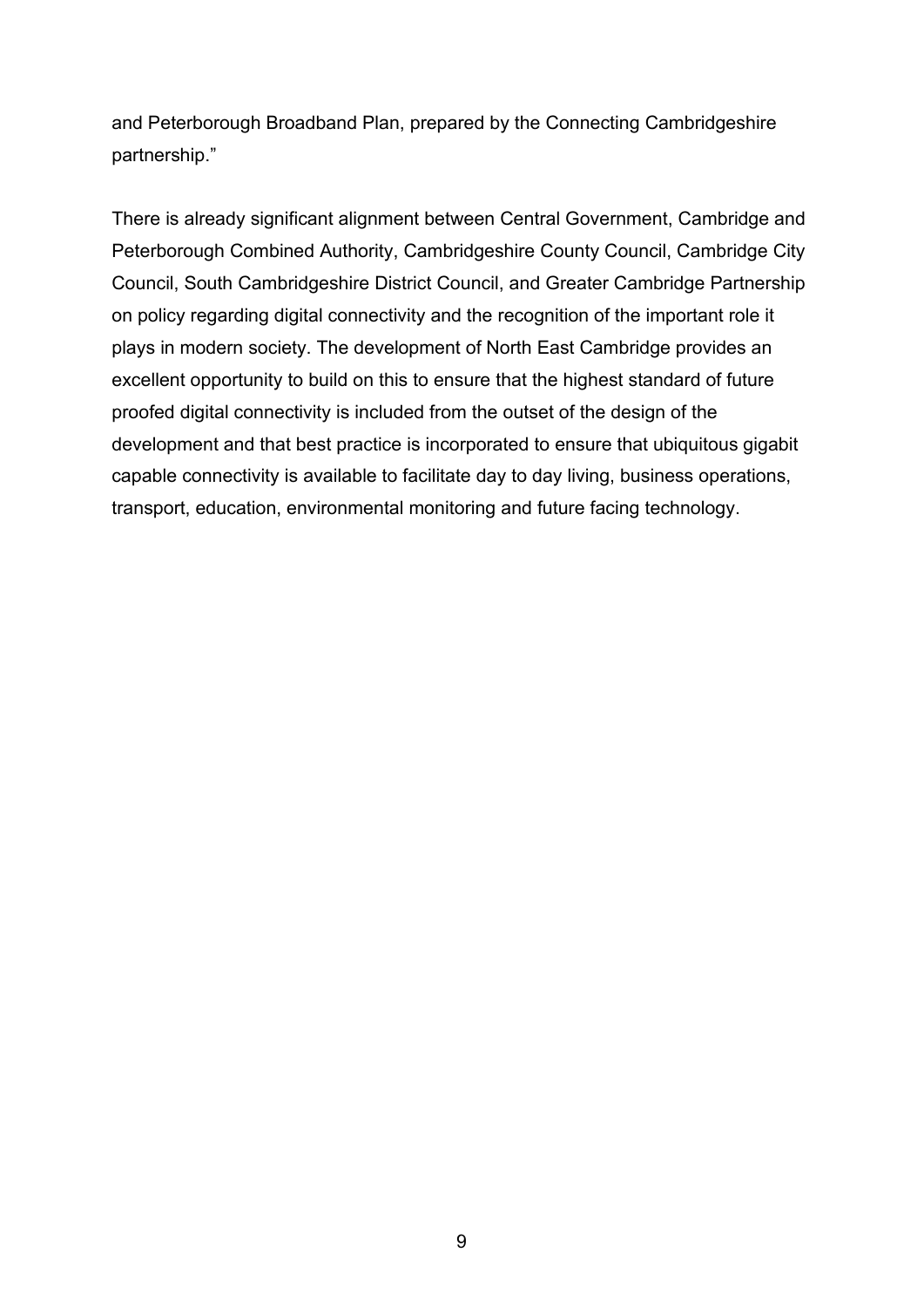# <span id="page-9-0"></span>**Digital Infrastructure Opportunities and Key Issues**

#### <span id="page-9-1"></span>**Embed infrastructure in the development design and built environment**

## **Opportunity**

- Reduces time & cost to install infrastructure as part of the overall development build increasing the likelihood of commercial investment
- Lessens the visual impact of digital infrastructure such as cabinets, poles and masts
- Appropriate infrastructure will enable future communications technology to be rolled out at minimal disruption and cost

#### **Risk**

- Lack of digital infrastructure design knowledge could mean the network is not designed appropriately to meet the requirements of multiple suppliers
- The availability of locations to install communications equipment may be compromised by embedding in the planned built environment
- The input of experienced digital infrastructure designers may not be utilised or readily available leading to poor infrastructure design

#### <span id="page-9-2"></span>**Open Access infrastructure/Neutral Host model**

#### **Opportunity**

- Reduces the requirement for physical infrastructure therefore reducing impact on residents, business and the environment both for the installation and the impact on the street scene
- Maximises the number of suppliers who can readily access the market ensuring competition and a wider range of service providers for residents/businesses

#### **Risk**

- Some telecoms suppliers have a preference to own the infrastructure on/in which they install their equipment and may therefore choose not to invest in the area
- Developers may want to exclusively own the digital infrastructure as a source of revenue if a multiple supplier open access element is not included in planning conditions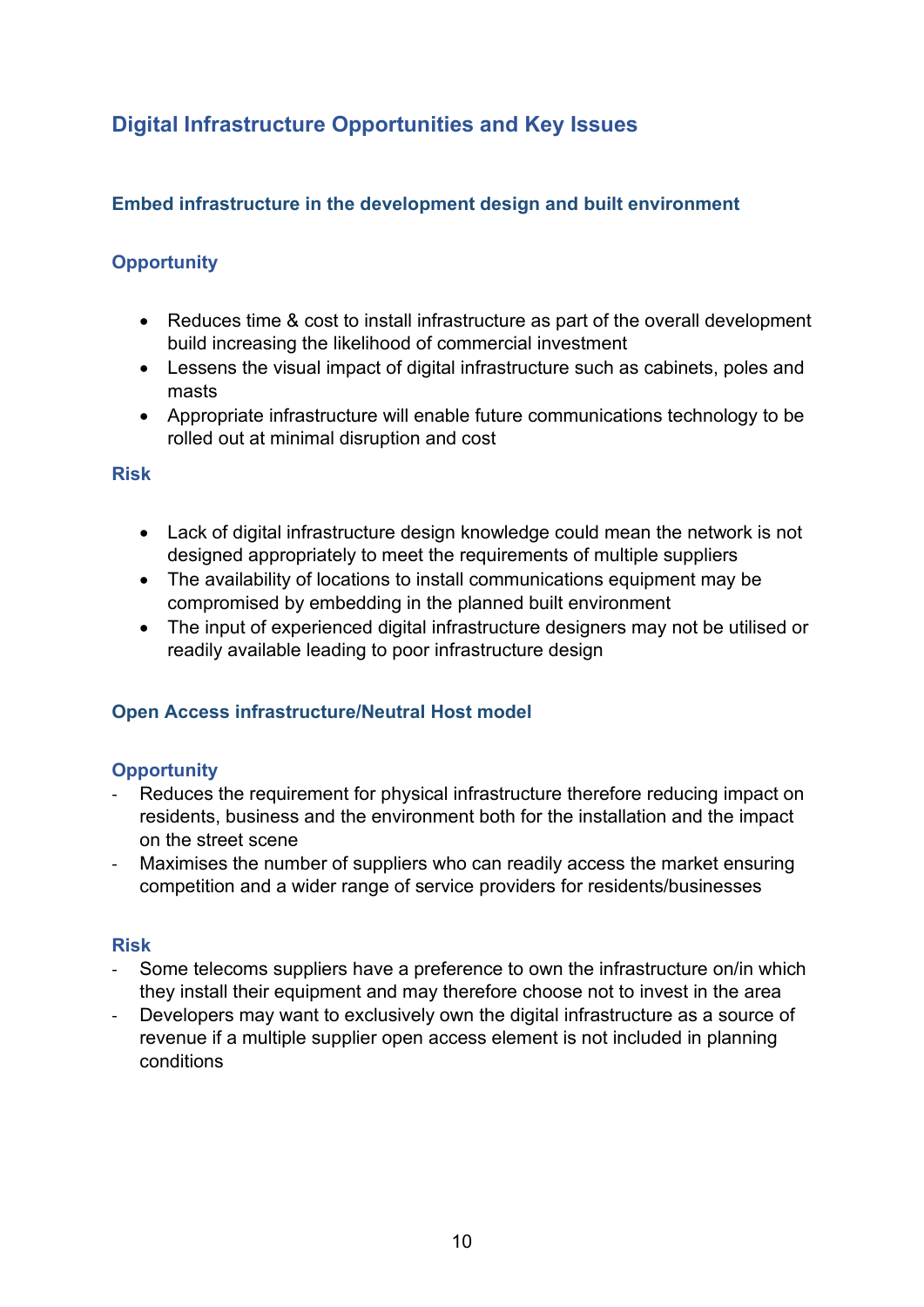#### <span id="page-10-0"></span>**Low-power wide-area network (LPWAN)**

#### **Opportunity**

- **-** Put in place connectivity to support deployment of sensors and support the environmental monitoring topic paper
- **-** Support business to develop new ideas
- **-** Unlock innovation by allowing new sensors to be created utilising the low cost communication network
- **-** Support the operation of infrastructure by allowing large scale monitoring via low cost devices

#### **Risk**

This is a relatively new market with a number of emerging technologies/use cases, it may therefore be difficult to ensure the correct technology providing longevity is deployed

#### <span id="page-10-1"></span>**Better plan and manage existing and future communications**

#### **Opportunity**

- Development of a digital twin, a digital replication of the physical assets of North East Cambridge, to understand the communication landscape in the area
- Support innovation through providing a variety of appropriate communication methods to new devices and technologies that require it to operate
- Support the rollout of new technologies such as 5G by understanding the interactions of the existing networks and required supporting infrastructure

#### **Risk**

- It may not be possible to plan for some new technologies as the preferred design of these new networks is still being developed
- Some suppliers have historically been sensitive about making their network design publicly available that could impact on the ability to map their networks

#### <span id="page-10-2"></span>**Support economic growth and innovation**

#### **Opportunity**

- Connectivity will support innovation across the site
- Support Industry 4.0 and economic growth
- Support alternative models for mobility, including 'Mobility as a Service'.

#### **Risk**

- Poor connectivity will put business/industry off using the site.
- Grid capacity to support the additional power demands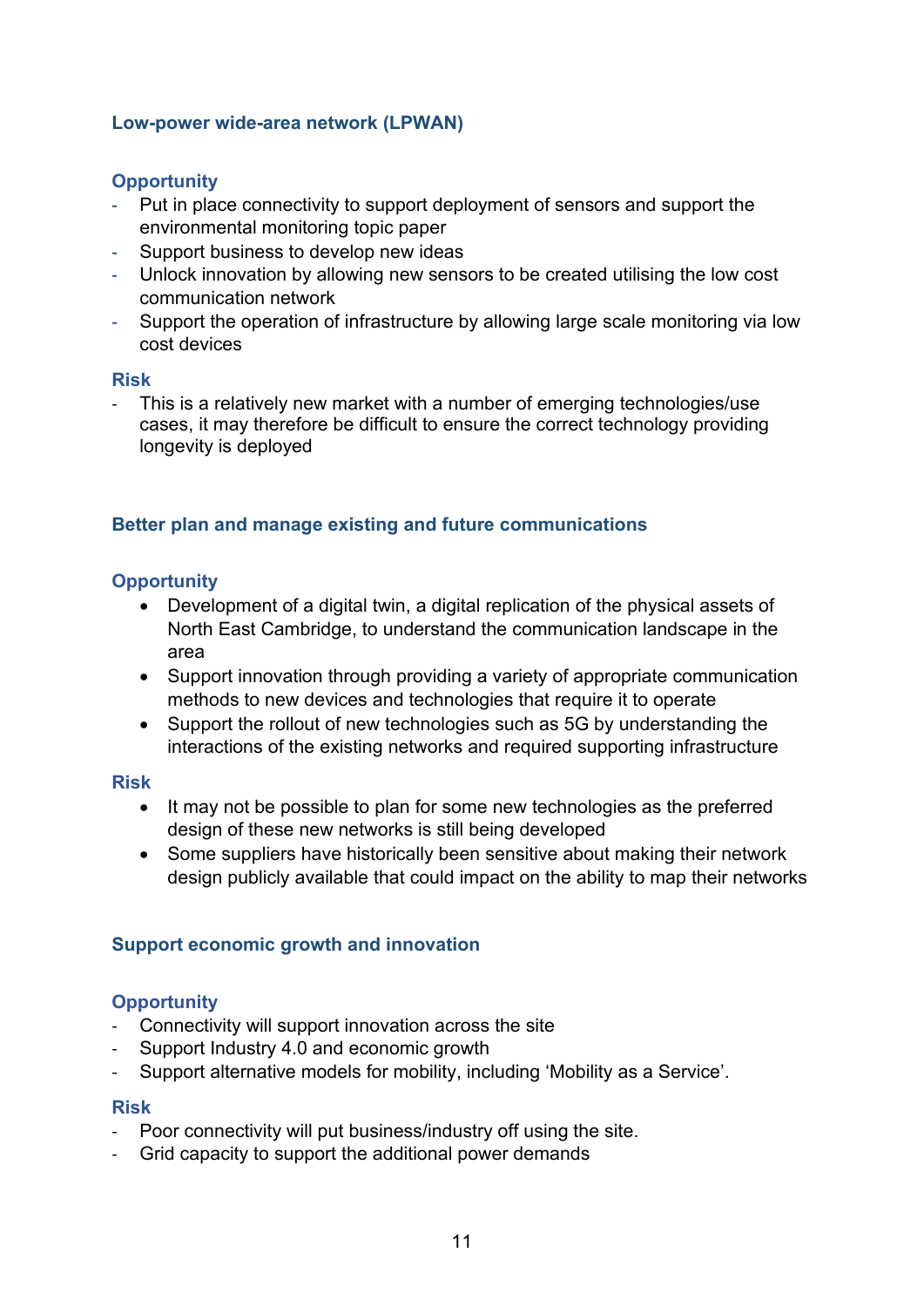# <span id="page-11-0"></span>**Preferred Approach**

#### <span id="page-11-1"></span>**High quality provision with choice of providers**

• Ensure that all new developments (housing, offices, retail, industrial, leisure, community and transport) have access to high quality communications via the latest generation of high speed gigabit-capable broadband from a choice of providers and that mobile coverage will be suitable for a growing population.

#### <span id="page-11-2"></span>**Open access broadband**

• Broadband infrastructure should be "open access" infrastructure and provided by at least 2 suppliers, where possible, across the development to ensure that residents & businesses have a selection of suppliers and that service quality & pricing should be competitive.

#### <span id="page-11-3"></span>**Assessment of existing conditions**

• Developers should assess the likely impact of developments on the existing mobile networks in the area and take appropriate action. Development proposals should include where appropriate pre-designated locations for future mobile mast installations that include suitable design of the land or building to accommodate the equipment as well as the provision of power and backhaul connectivity to the mast location.

#### <span id="page-11-4"></span>**Fibre connectivity in street furniture**

• Rollout of 5G should be facilitated by ensuring that fibre connectivity is designed in a way that it will be easily accessible for connection to street furniture such as street lighting columns. Street furniture specifications should be designed in such a way that the installation of telecoms equipment and other sensors can be included.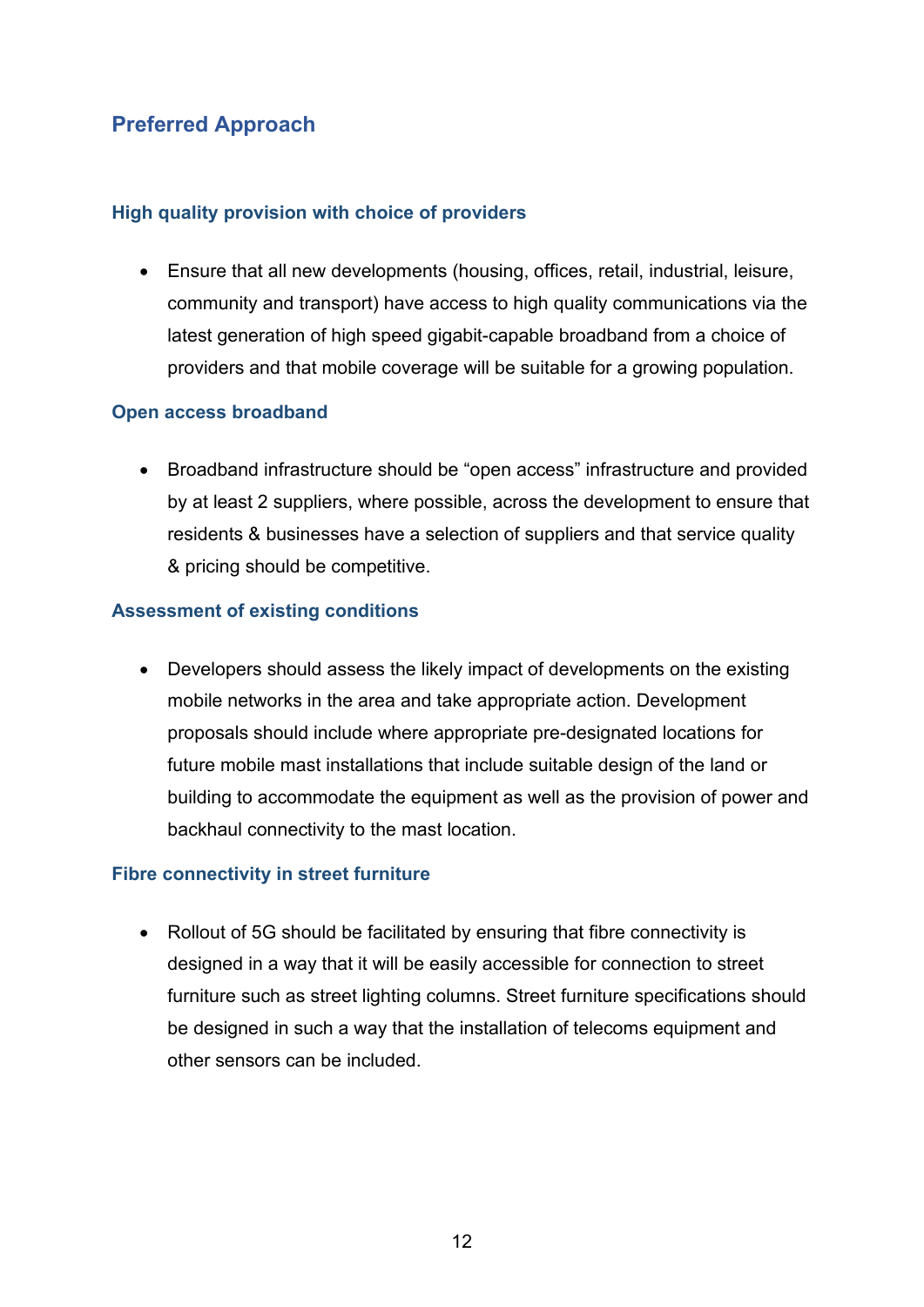#### <span id="page-12-0"></span>**Consider wireless connectivity within building as part of design**

• The design of buildings within the development should consider the impact of the design on wireless connectivity within the building. In-building solutions should be provided if the building design is expected to impact on the quality of wireless signals.

#### <span id="page-12-1"></span>**Submit a digital infrastructure strategy with planning application**

• A digital infrastructure strategy should be submitted as part of major planning applications on NEC outlining how digital connectivity will be included to meet the current and future anticipated requirements of the development in terms of residential, business, public building/space and transport connectivity as well as environmental monitoring.

#### <span id="page-12-2"></span>**Contribute to digital twin with 3-D models**

• Developments should support the creation of a Digital Twin, by providing 3D models of their schemes to be assessed by the Greater Cambridge Shared Planning Service.

#### <span id="page-12-3"></span>**Governance**

Different governance structures for NEC should be explored to support the implementation and future management of these initiatives.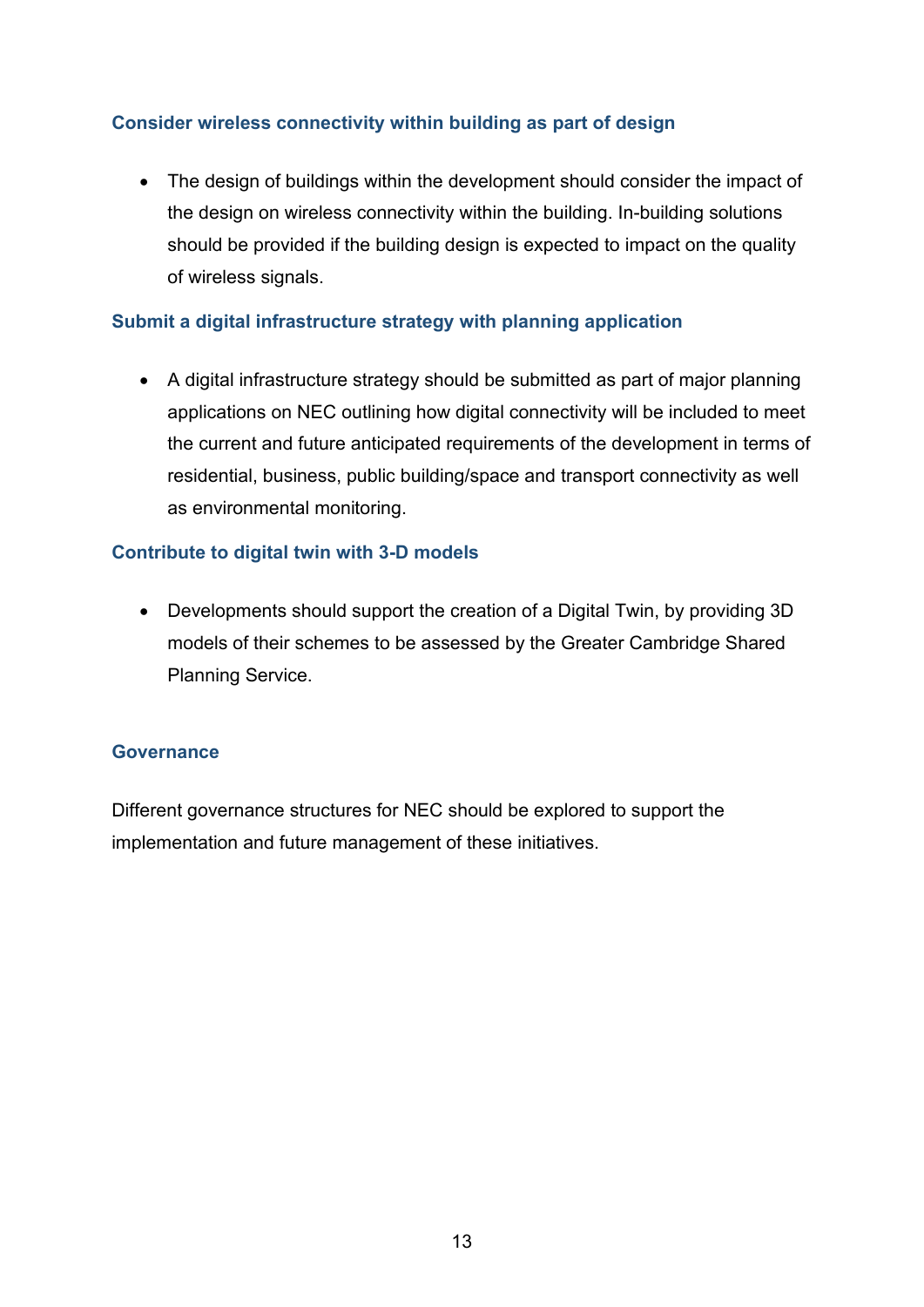#### <span id="page-13-0"></span>**Reasons for preferred approach**

#### <span id="page-13-1"></span>**A) Embedding innovation in NEC**

The open data approach outlined above enables the development of services and amenities by private, public, and third sector organisations. This is further supported by ensuring that development provides high quality infrastructure, and contributes to the development of a digital twin, draft policies will contribute to the innovation by default.

#### <span id="page-13-2"></span>**B) Carbon reduction**

Increasing the quality of digital infrastructure can help with monitoring of environmental performance, as described in the environmental monitoring topic paper, and support a transition in behaviours that supports the climate emergencies declared by the councils.

#### <span id="page-13-3"></span>**C) Support industry and economic activity**

High quality digital infrastructure will help the growth economic activities by ensuring that tenants – both residential and employers – and visitors will have access to the best quality connections to support their activities.

#### <span id="page-13-4"></span>**D) Support sustainable infrastructure, mobility, energy, water and waste**

Digital infrastructure provision is an enabler of other services, and the high quality approach outlined above in the preferred approach can accelerate the development of smart and fourth industry services.

#### <span id="page-13-5"></span>**E) Support community cohesion**

Ensuring that Wi-Fi is publicly available, and digital infrastructure is equitably distributed can help community cohesion. The proposals for open data will also provide opportunities for start ups and new services to emerge.